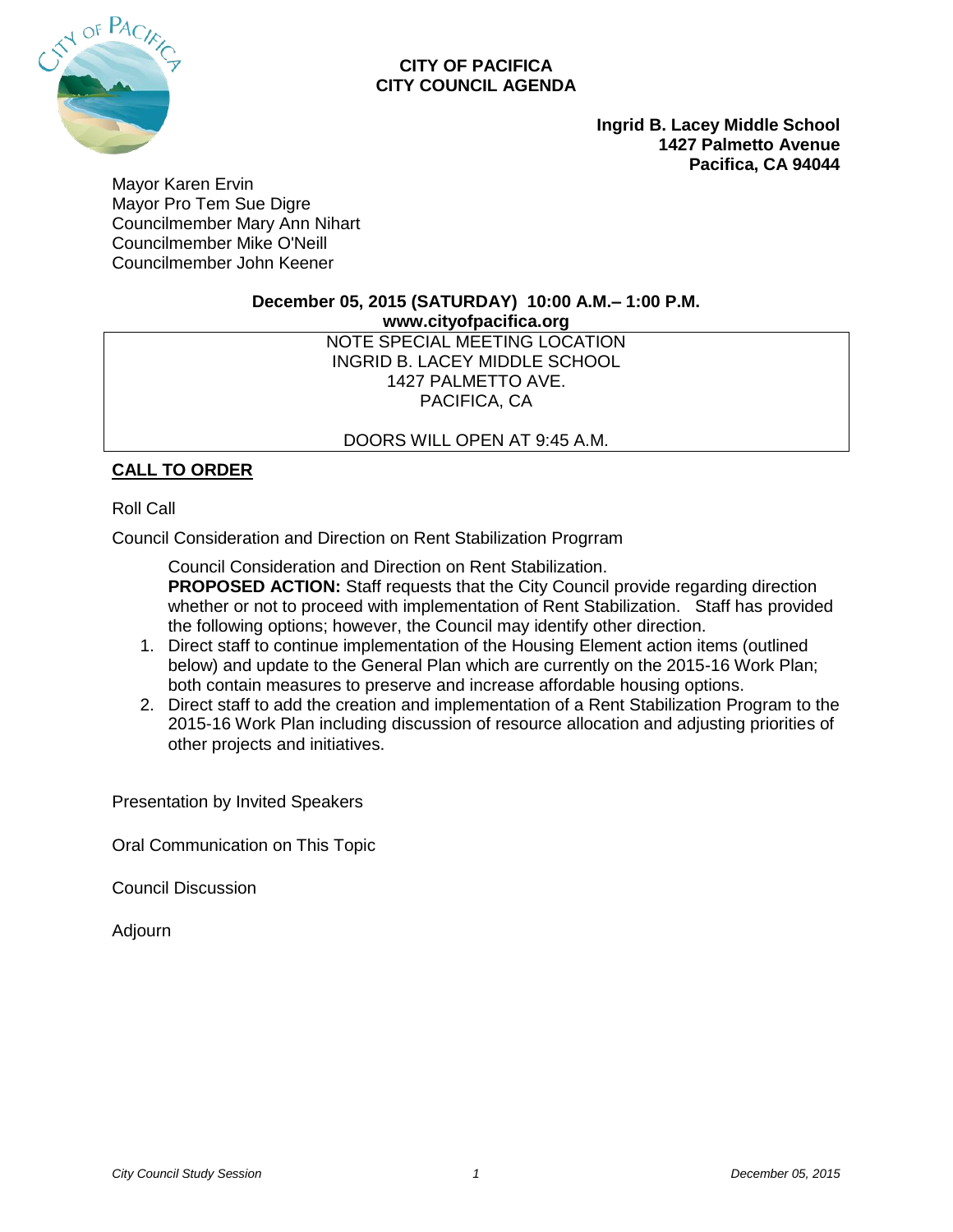

## **CITY OF PACIFICA COUNCIL AGENDA SUMMARY REPORT**

**12/5/2015**

# **SUBJECT:**

Council Consideration and Direction on Rent Stabilization.

## **RECOMMENDED ACTION:**

Staff requests that the City Council provide regarding direction whether or not to proceed with implementation of Rent Stabilization. Staff has provided the following options; however, the Council may identify other direction.

- 1. Direct staff to continue implementation of the Housing Element action items (outlined below) and update to the General Plan which are currently on the 2015-16 Work Plan; both contain measures to preserve and increase affordable housing options.
- 2. Direct staff to add the creation and implementation of a Rent Stabilization Program to the 2015-16 Work Plan including discussion of resource allocation and adjusting priorities of other projects and initiatives.

## **STAFF CONTACT:**

Tina Wehrmeister, Planning Director

wehrmeistert@ci.pacifica.ca.us

#### **BACKGROUND/DISCUSSION:**

During recent Council meetings, the City Council has heard testimony from residents regarding increasing housing rents in the City. At the September 28, 2015 meeting, the City Council discussed whether or not rent stabilization was a policy that they wished to consider. They heard from approximately 45 speakers on this issue who were evenly split in their opinion regarding establishment of rent stabilization measures in Pacifica. Four of the five City Council members expressed concerns about rent stabilization but the Council ultimately directed staff to schedule a study session on the issue so that more information could be shared in a public forum.

Staff's goal today is to present balanced, factual information to support Council's discussion and direction to staff. Staff will provide an overview of rent stabilization, including data related specifically to Pacifica, and will then allow two invited speakers to present their views on rent stabilization. The speakers will be Daniel Saver from Community Legal Services in East Palo Alto who will speak to the advantages of rent stabilization and Joshua Howard, Senior Vice President of Local Public Affairs for the California Apartment Association who will offer the disadvantages. After the presentations and any clarifying questions from Council, the public will be allotted time to speak before bringing the session to a close with Council direction to staff.

There are 482 incorporated cities in California. There are 15 cities that have adopted rent control ordinances (source: California Department of Consumer Affairs).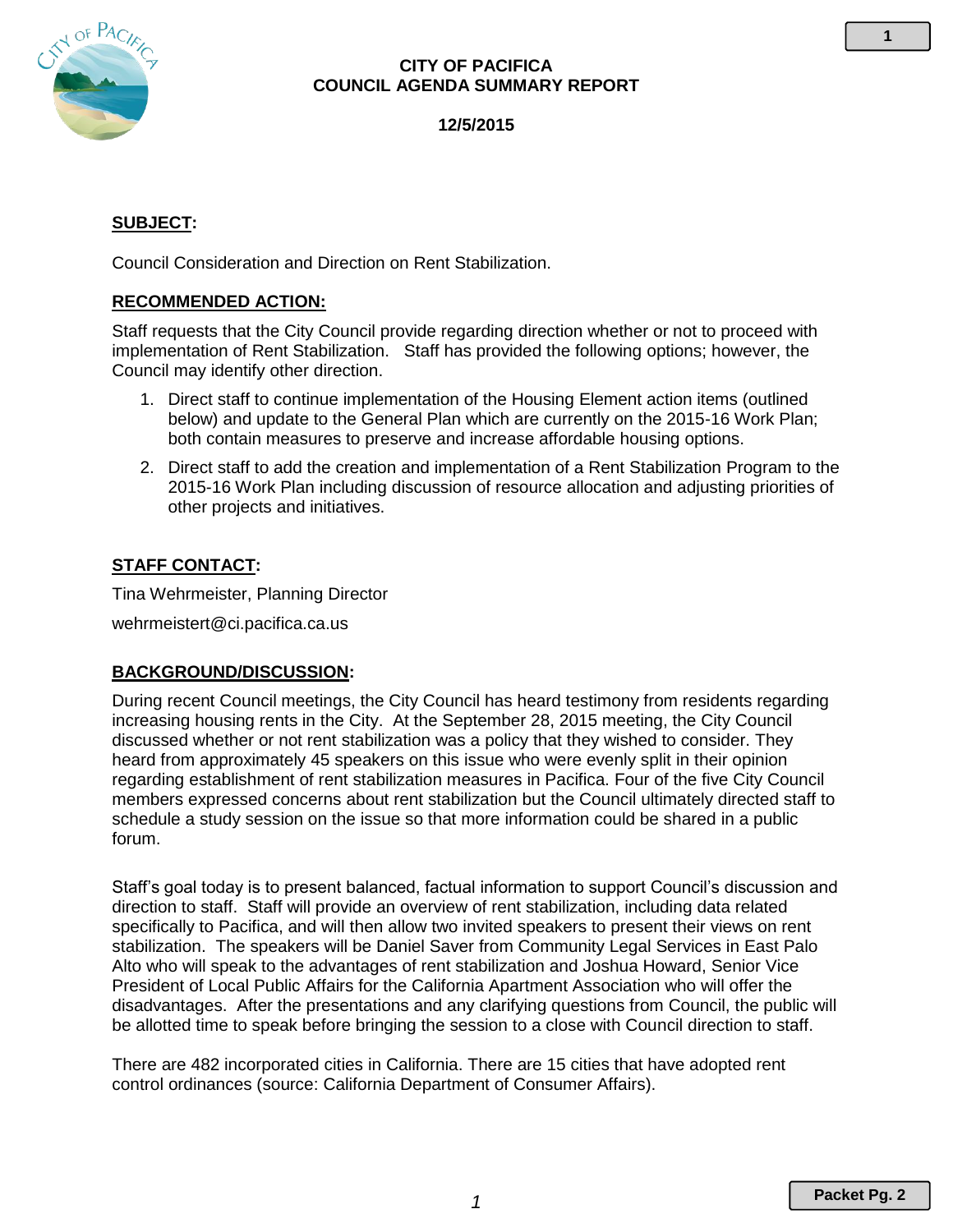# **CURRENT AFFORDABLE HOUSING EFFORTS AND RESOURCES**

The City Council identified Affordable Housing as a high priority in the 2015-16 Work Plan. The City of Pacifica has taken the following actions to preserve and enhance affordable housing:

- □ Housing Element: On May 11, 2015, the City Council adopted the Pacifica Housing Element and the State Department of Housing and Community Development (HCD) subsequently certified the document. Implementation of the Housing Element includes the following action items. Alternative direction 1 above, would reconfirm direction to prioritize these items:
	- $\Box$  Amend Municipal Code to Comply with SB 2 regarding emergency shelters.
	- Adopt a Reasonable Accommodation Ordinance, which ensures fair access to housing.
	- □ Amend Second Unit Ordinance to comply with State Law. The State legislature has identified second units as an important affordable housing resource.
	- □ Amend Density Bonus Ordinance to comply with State Law.
- General Plan Update: this is also a priority initiative on the City Council's FY15-16 Work Plan. The draft General Plan shows increased density in in-fill locations, which will result in additional affordable housing if implemented and developed (see inclusionary and density bonus programs below).

Although not currently a part of the implementing policies of the draft General Plan, the City Council may want to consider "by right" zoning in appropriate in-fill locations. "By right" zoning would make housing and mixed use developments meeting minimum density requirements permitted uses; thereby, dramatically decreasing the cost, time, and uncertainty for projects that meet the requirements. This would expedite affordable housing projects and help to address low supply.

- □ 21 Elements: City Council authorized participation in 21 Elements, a multi-agency working group coordinated by the San Mateo County Department of Housing and City/County Association of Governments. 21 Element efforts include providing technical support to member agencies on issues such as housing elements, displacement, second units, and short-term vacation rentals. Another major effort is a nexus study for the adoption and implementation of affordable housing impact fees on residential and commercial development. The public draft review documents for Pacifica are being completed.
- □ Exploring Housing Supply Solutions for Critical Service Employees: Facilitated a presentation by San Mateo Community College District on a faculty and staff housing program opportunity. This program could be implemented in Pacifica school districts or modified to assist with other critical service employee housing.
- □ Preservation of Affordable Units: On March 9, 2015 the City Council took actions necessary to facilitate the sale of Oceanview Apartments to Bridge Housing, thereby preserving 100 units of senior affordable housing.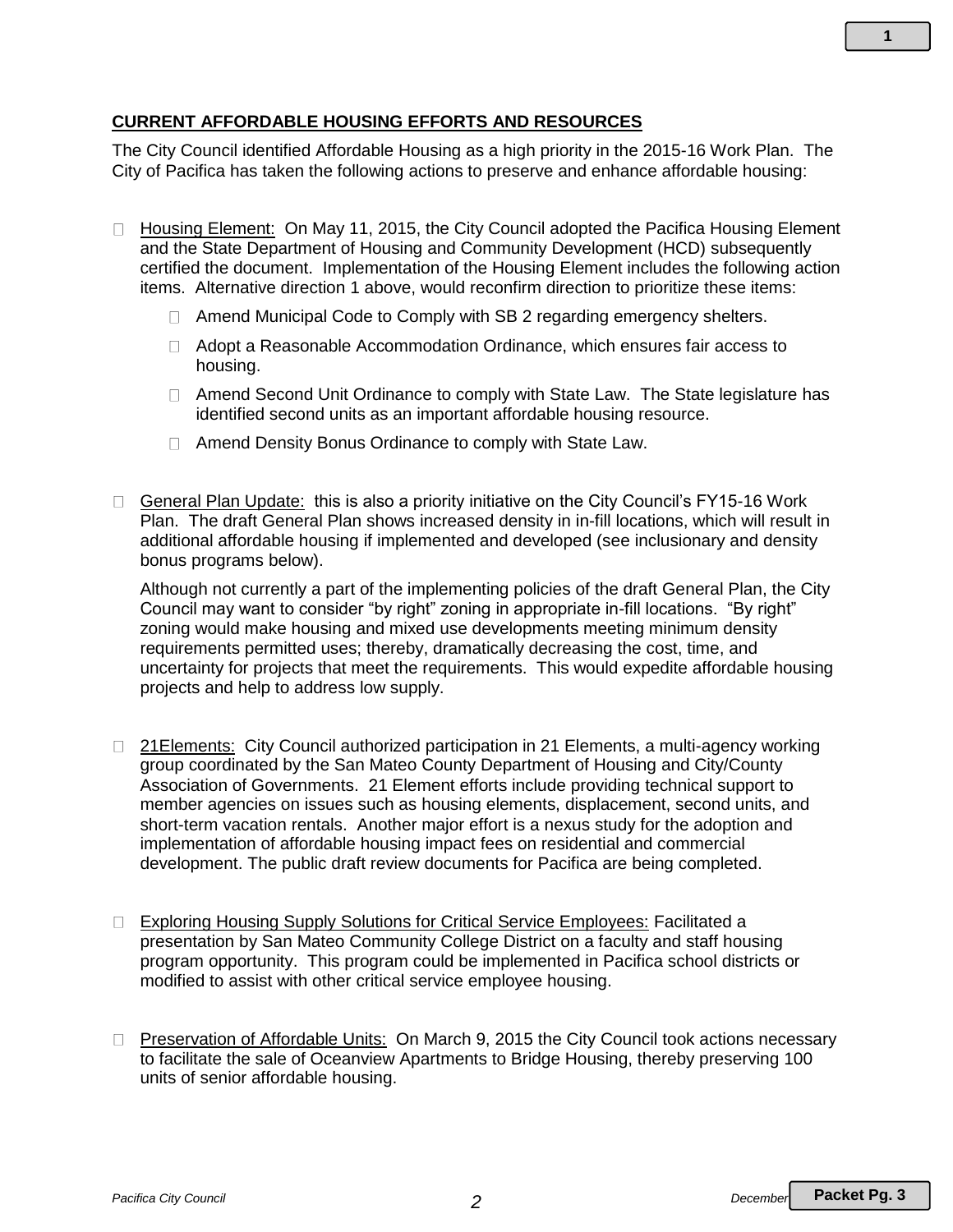- □ Below Market Rate (Inclusionary) Program: Adopted Below Market Rate (Inclusionary) Program Ordinance in 2007. This ordinance established requirements for the provision of housing units for very low, lower and moderate-income households in residential development projects of eight units or more.
- □ Condominium Conversions: Adopted the Residential Condominium Conversions Ordinance in 1982. This ordinance provides guidelines to evaluate conversions as they may significantly affect the balance between rental and ownership housing within the City and reduce the variety of individual choices of tenure, type, price, and location of housing; increase overall rents; decrease the supply of rental housing for all income groups; and displace individuals and families. The ordinance includes tenant relocation assistance.

In addition to the City of Pacifica programs and actions above, the San Mateo Housing Authority operates in Pacifica and other county jurisdictions. The following programs benefit residents in need of housing resources:

- $\Box$  Rehabilitation Program the Housing Authority rehabilitated 37 Pacifica housing units between 2007-2014 with approximately \$105,000 in funding.
- □ Housing and Community Development Block Grant Programs including HOME Investment Partnership Program which is a federal grant that finances housing projects.
- □ First-time Homebuyer Program
- □ Section 8 Voucher Program
- □ Tenant Landlord Counseling and Education
- □ Multi-family Rental Inspection Program a program of the County Health System, multifamily housing of four units or more are inspected to ensure conformance with State law requirements related to interior and exterior maintenance, sanitation, and occupancy standards.

# **PACIFICA HOUSING UNIT DATA**

The following data provides basic information regarding housing tenure and rent in Pacifica.

| <b>Number and Type of Units</b>                    |        |
|----------------------------------------------------|--------|
| Single family attached/detached                    | 11,654 |
| Multi-family                                       | 2,894  |
| <b>Total</b>                                       | 14,548 |
| Source: 2009-2013 American Community Survey 5-Year |        |
| <b>Estimates</b>                                   |        |

| <b>Potential Number of Units Subject to Rent Control</b>        |          |
|-----------------------------------------------------------------|----------|
| Built prior to Feb. 1, 1995                                     | $2,651*$ |
| Affordable housing exempt units                                 | 357      |
| Subject to rent stabilization                                   | $2,294*$ |
| Source: CoStar, Pacifica Building Permit data, SMC Housing      |          |
| Authority *Estimated. Total units subject to rent stabilization |          |
| may be higher                                                   |          |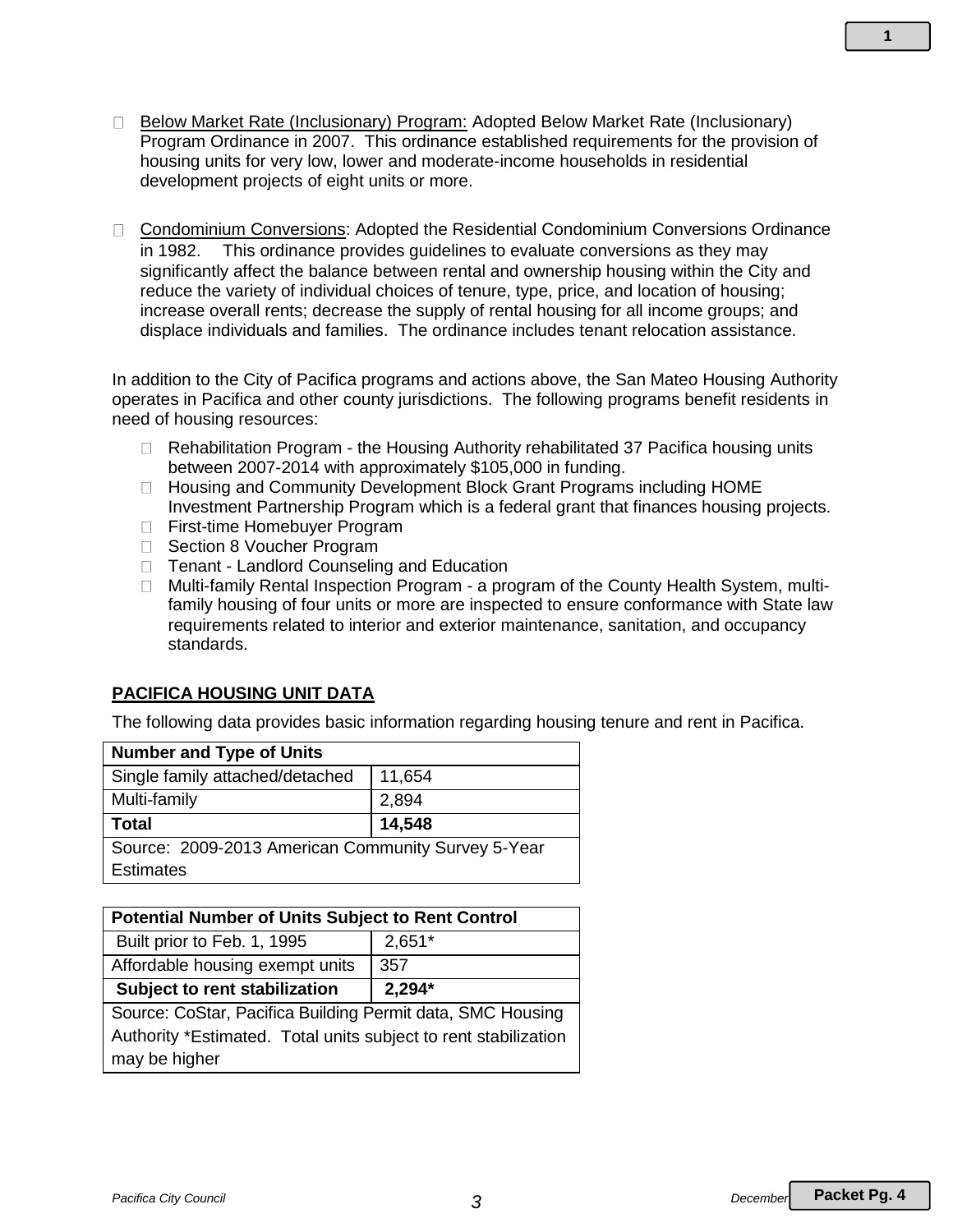According to 2010 Census data, 9,558 units in Pacifica were owner occupied and 4,431 units (including both multi-family and single family) were renter occupied. Extrapolated with the data above, approximately 1,537 single family homes or condos are renter occupied. Note that the number of vacant units reported on the 2010 Census is 561.

According to CoStar, a commercial real estate research online tool that the City subscribes to, the average rent in Pacifica for a one-bedroom is \$2,062. For a two bedroom the average rent is \$2,849. The vacancy rate report for Pacifica is 3% with a five-year average vacancy of 2.3%, an indication of a rental housing market with high demand.

#### **STATE LAW & RENT STABILIZATION**

Cities have the authority under the State Constitution and statutes to institute rent stabilization. Any rent stabilization ordinance must provide landlords a "just and reasonable return" on their investment or will be considered to be an "unconstitutional taking." The Costa-Hawkins Rental Housing Act passed in 1995 exempts the following units from rent control (California Civil Code Section 1954.50-1954.535):

- $\Box$  Multi-family units with a certificate of occupancy issued after February 1, 1995
- □ Single family homes
- $\Box$  Condominium units sold separately to a purchaser for value

Rent stabilization ordinances cannot set the initial rental rate or rent that can be charged once a unit is vacated. This is commonly referred to as "vacancy decontrol." Rent stabilization does control the amount of rent increase while the same tenant occupies a unit. Most typically, rent control ordinances adopted in other communities allow annual adjustments based on Consumer Price Index (CPI) and limit the number of rent increases per year. For example, the East Palo Alto rent stabilization ordinance allows adjustments of 80% of the CPI for the San Francisco-Oakland-San Jose region.

Models for implementation of rent stabilization vary. Some jurisdictions create rent boards but this is not required. All models require City resources and ordinances, and may include fees to offset costs. According to the East Palo Alto adopted budget, the rent stabilization budget is approx. \$431,000, including two staff members and this cost is offset by fees.

#### **ORIGINATED BY:**

Planning Department

#### **ATTACHMENT LIST:**

None. (TXT)